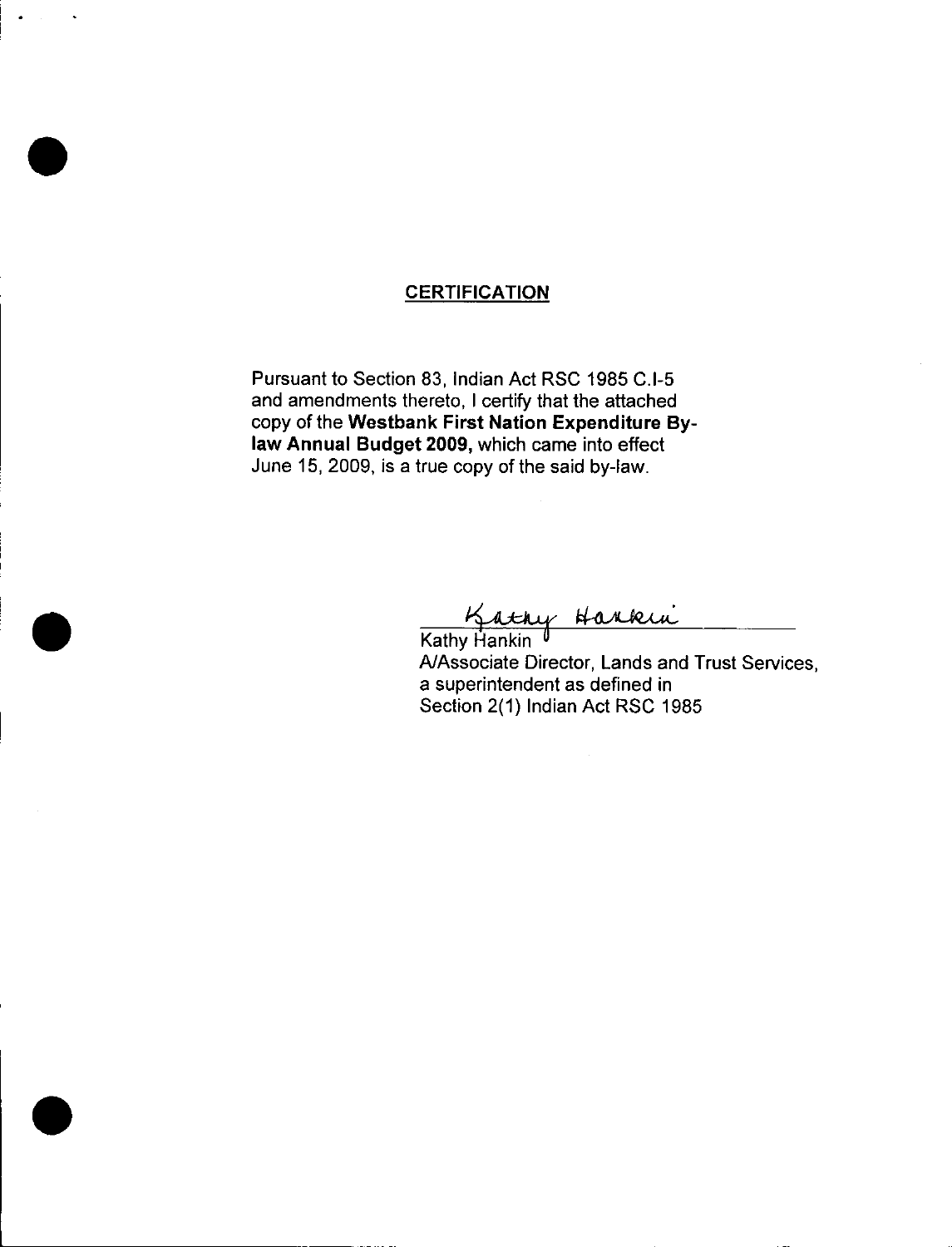inistre des Affaires indiennes et Minister of Indian Affairs and<br>du Nord canadien et interlocuteur fédéral Morthern Development and F auprès des Métis et des Indiens non inscrits



Northern Development and Federal Interlocutor<br>for Métis and Non-Status Indians

Ottawa, Canada K1A 0H4

1, the Minister of Indian Affairs and Northern Development, HEREBY APPROVE, pursuant to section 83 of the Indian Act, the following by-law made by the westbank First Nation, in the province of British Columbia, at a meeting held on the 4th day of May 2009.

**Westbank First Nation Expenditure By-law Annual Budget 2009** 

f Jdr•  $\mathcal{U}_\alpha$  ,  $\mathcal{R}_\alpha$  ,  $\mathcal{U}^\alpha$ 

rjP Dated at Ottawa, Ontario, this  $\left|\hat{\phi}\right\rangle$  day of  $\left|\left|\right\rangle\right\rangle$ 

2009.

**Canada**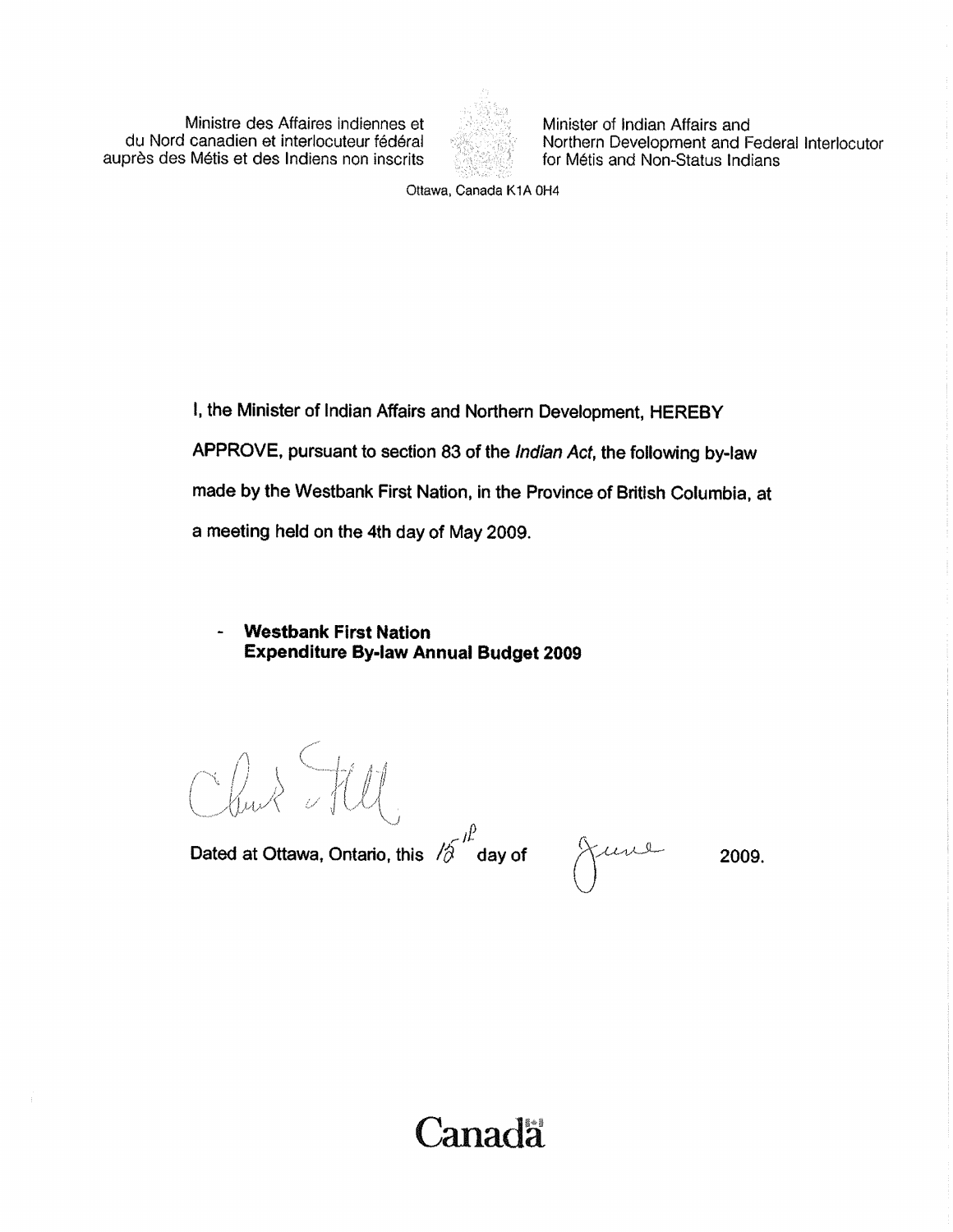#### WESTBANK FIRST NATION

#### Bylaw No. 09 -TX -02

#### BY-LAW TO AMEND THE WESTBANK FIRST NATION TAXATION EXPENDITURE By-law, 1995, PASSED BY CHIEF AND COUNCIL THE 6<sup>th</sup> DAY OF JUNE 1995 AND BY THE MINISTER OF INDIAN AFFAIRS AND NORHTERN DEVELOPMENT ON THE 24<sup>TH</sup> DAY OF OCTOBER, 1995.

#### WHEREAS:

The Westbank First Nation Expenditure By-law, 1995 was passed by Chief and Council of the Westbank First Nation in the best interest of the Band, as a by-law in accordance with section 83(2) of the *Indian Act* for the purpose of the expenditure of monies collected by the Westbank First Nation pursuant to Westbank First Nation Property Assessment and Taxation enabling by-laws as approved by the Minister, in accordance with section 83(1) of the *Indian Act*; and

#### WHEREAS:

Pursuant to Section 3.2 of the Westbank First Nation Taxation Expenditure By -law 1995, on or before June 30 of each Fiscal Year, the Westbank First Nation Council will prepare the Annual Budget and will by by -law add the Annual Budget as <sup>a</sup> schedule to the enacted Expenditure By -law; and

### NOW THEREFORE BE IT HEREBY RESOLVED THAT:

The Westbank First Nation Council enacts the following amending By -law.

#### Short Title

This amending by-law may be cited as the "Expenditure By-law Annual Budget 2009".

- 1. That the following Schedule Expenditure By-law Annual Budget 2009 shall be added to the Westbank First Nation Taxation Expenditure By-law 1995;
- PASSED AND APPROVED by the Westbank First Nation Council at a duly convened meeting of the Westbank First Nation Council held at the Westbank First Nation Administration Office, Kelowna, British Columbia, this  $4^{4}$ <sup>1</sup> day of  $M_0$  2009.

Robert. Chief Councillor Brian Eli Councillor Michael De Guevara

Councillor Larry Derrickson

Councillor Loretta Swite